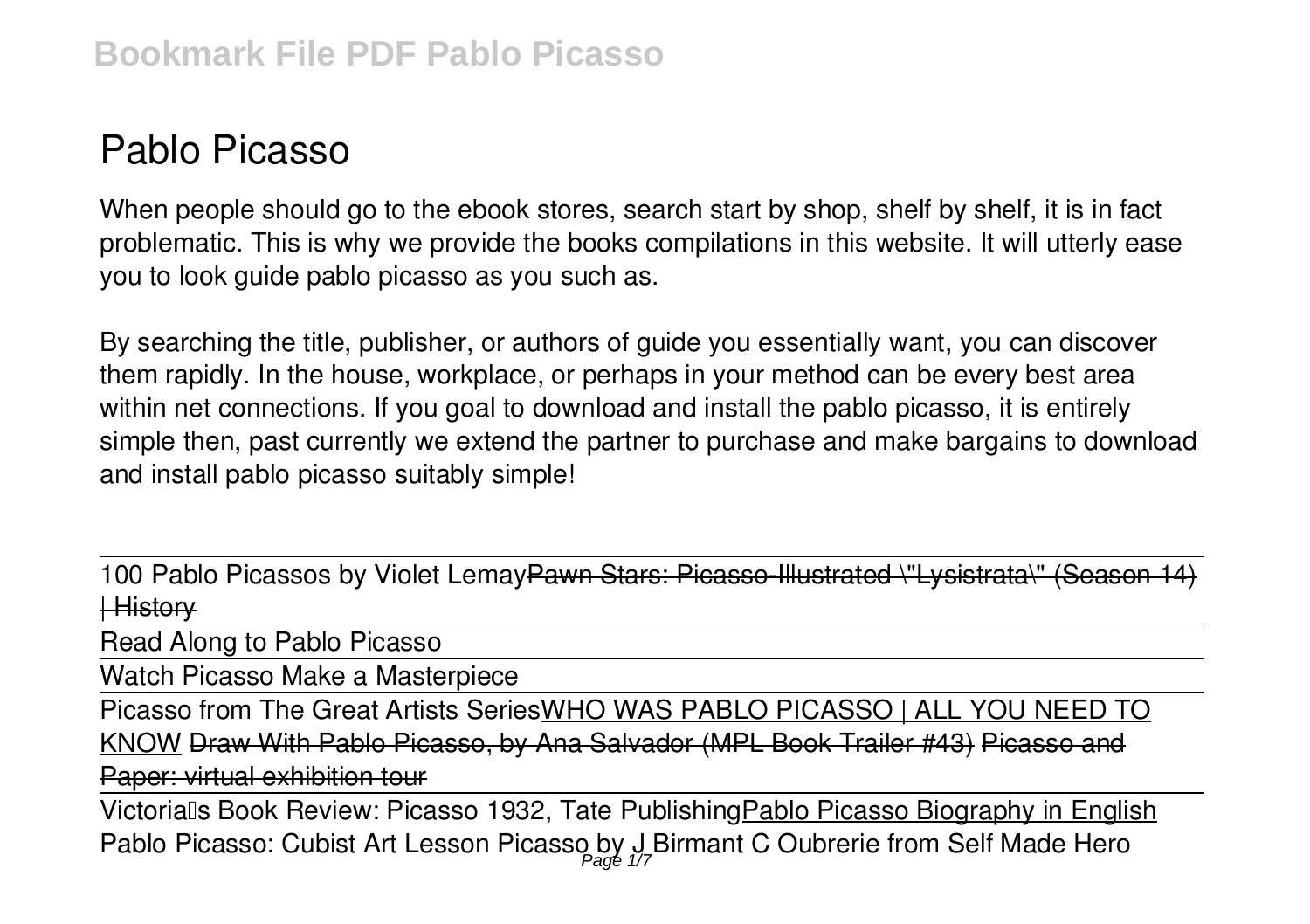**(Pablo Picasso) Book Review Picasso Rare Interview (1969)** How to Draw Cubism Art Where Did Pablo Picasso's Genius Come From? | National Geographic Picasso The Death of Socrates: How To Read A Painting Picasso [Documentary] Top 10 Painters of All Time **Top 10 Iconic Paintings** Pawn Stars: A Leaf of the Gutenberg Bible (Season 14) | History Pablo Picasso Pablo Picasso: A collection of 855 works (HD) If Picasso Painted a Snowman **Pablo Picasso. Brief biography and paintings. Great for kids and esl.** Pawn Stars: The Unnamed Picasso | History *Pablo Picasso Matisse meets Picasso documentary (2002)*

How To Understand A Picasso*Picasso's Trousers by Nicholas Allan | Art Stories with Kids* Pablo Picasso

Pablo Ruiz Picasso (25 October 1881 | 8 April 1973) was a Spanish painter, sculptor, printmaker, ceramicist and theatre designer who spent most of his adult life in France. Regarded as one of the most influential artists of the 20th century, he is known for co-founding the Cubist movement, the invention of constructed sculpture, the co-invention of collage, and for the wide variety of styles ...

## Pablo Picasso - Wikipedia

Pablo Picasso was born in Spain in 1881, and was raised there before going on to spend most of his adult life working as an artist in France. Throughout the long course of his career, he created more than 20,000 paintings, drawings, sculptures, ceramics and other items such as costumes and theater sets.

Pablo Picasso: 150 Famous Paintings, Bio & Quotes by Pica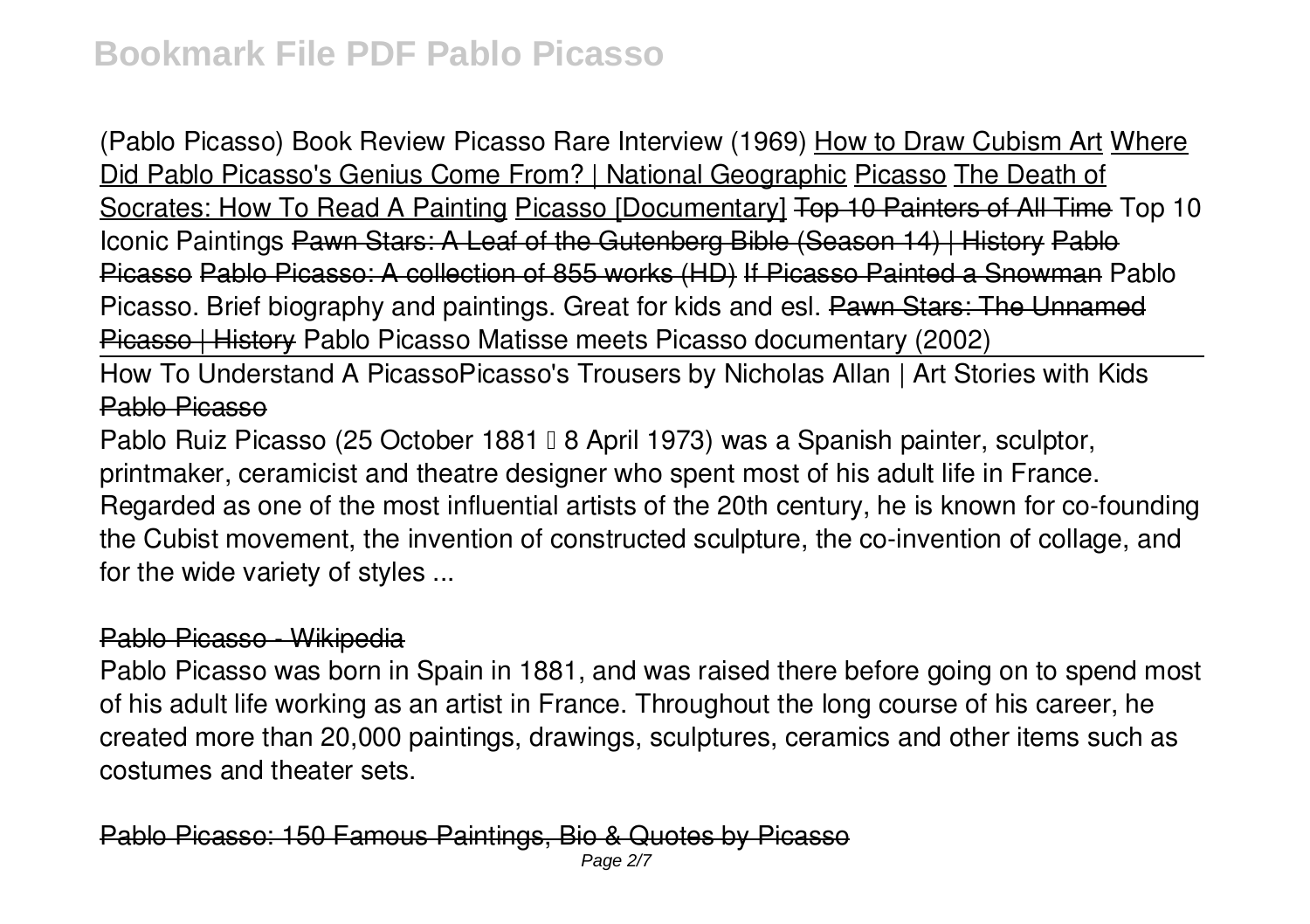Pablo Picasso, in full Pablo Diego José Francisco de Paula Juan Nepomuceno Crispín Crispiniano María Remedios de la Santísima Trinidad Ruiz Picasso, also called (before 1901) Pablo Ruiz or Pablo Ruiz Picasso, (born October 25, 1881, Málaga, SpainlIdied April 8, 1973, Mougins, France), Spanish expatriate painter, sculptor, printmaker, ceramicist, and stage designer, one of the greatest and most-influential artists of the 20th century and the creator (with Georges Braque) of Cubism.

## Pablo Picasso | Biography, Facts, & Famous Paintings ...

Pablo Picasso was a Spanish painter, sculptor, printmaker, ceramicist and stage designer considered one of the greatest and most influential artists of the 20th century. Picasso is credited, along...

# Pablo Picasso - Paintings, Art & Quotes - Biography

A prolific and tireless innovator of art forms, Pablo Picasso impacted the course of 20thcentury art with unparalleled magnitude. Inspired by African and Iberian art and developments in the world around him, Picasso contributed significantly to a number of artistic movements, notably Cubism, Surrealism, Neoclassicism, and Expressionism.

# Pablo Picasso - 4875 Artworks, Bio & Shows on Artsy

Pablo Picasso was one of the most influential artists of the 20th century. His ingenious use of form, color, and perspective profoundly impacted later generations of painters, including Willem de Kooning and David Hockney.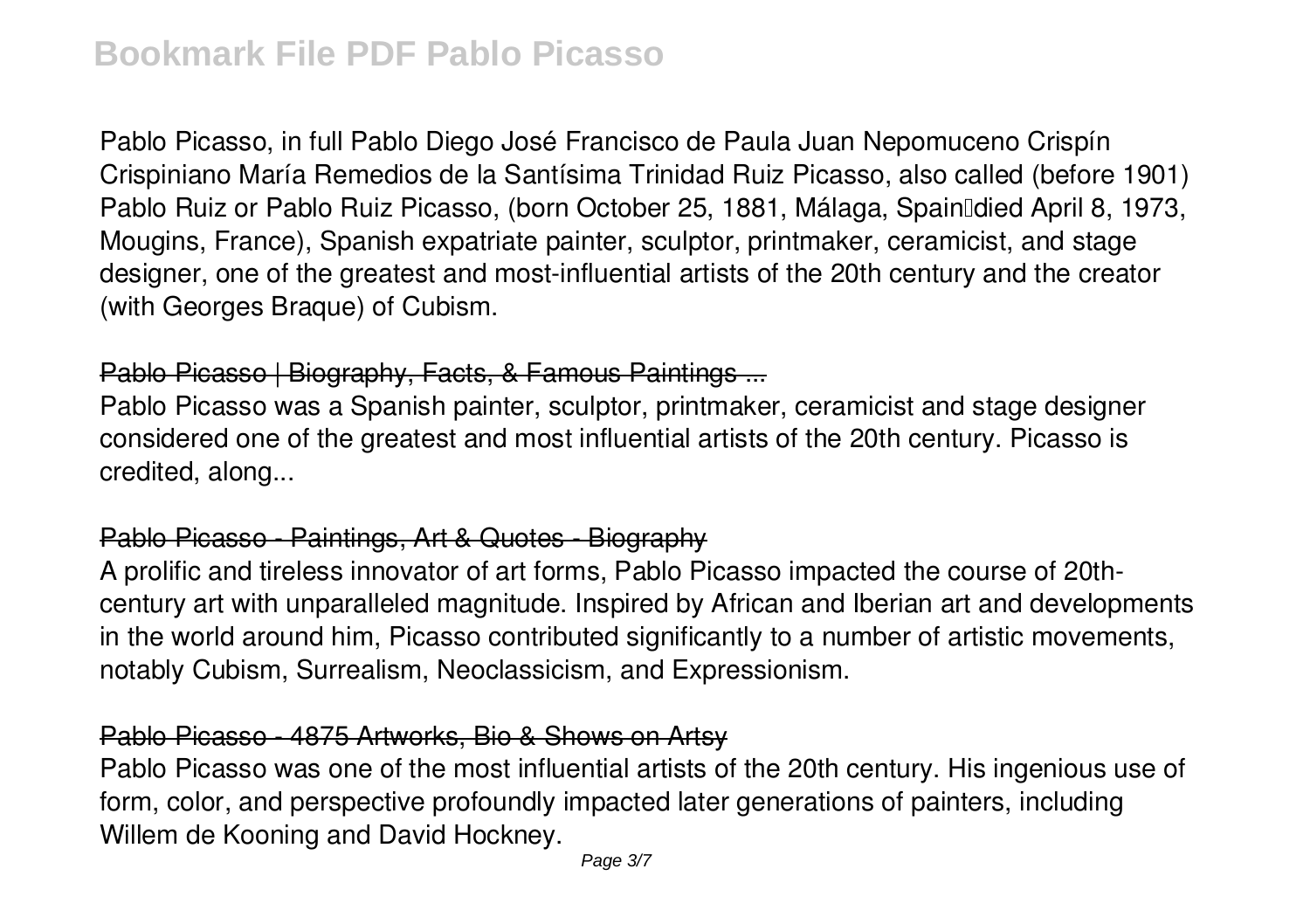## Pablo Picasso | artnet

As a significant influence on 20th-century art, Pablo Picasso was an innovative artist who experimented and innovated during his 92-plus years on earth. He was not only a master painter but also a sculptor, printmaker, ceramics artist, etching artist and writer.

#### Pablo Picasso Biography

Pablo Picasso was the most dominant and influential artist of the 1st half of the 20th century. Associated most of all with pioneering Cubism, he also invented collage and made major contribution to Surrealism.

#### Pablo Picasso - 1164 artworks - painting

PABLO PICASSO (SPAIN, 1881[1973] One of the most prolific and revolutionary artists the world has ever seen, Pablo Picasso (188101973) had a tremendous impact on the development of 20th-century modern art.

#### Pablo Picasso Art - 688 For Sale at 1stDibs

When we think of painting, we think of Picasso. Here we examine his different styles, mediums and incredible achievements, alongside a gallery of his most famous work. Picasso's painting style changes considerably across his career, taking in an abundance of different influences as he went.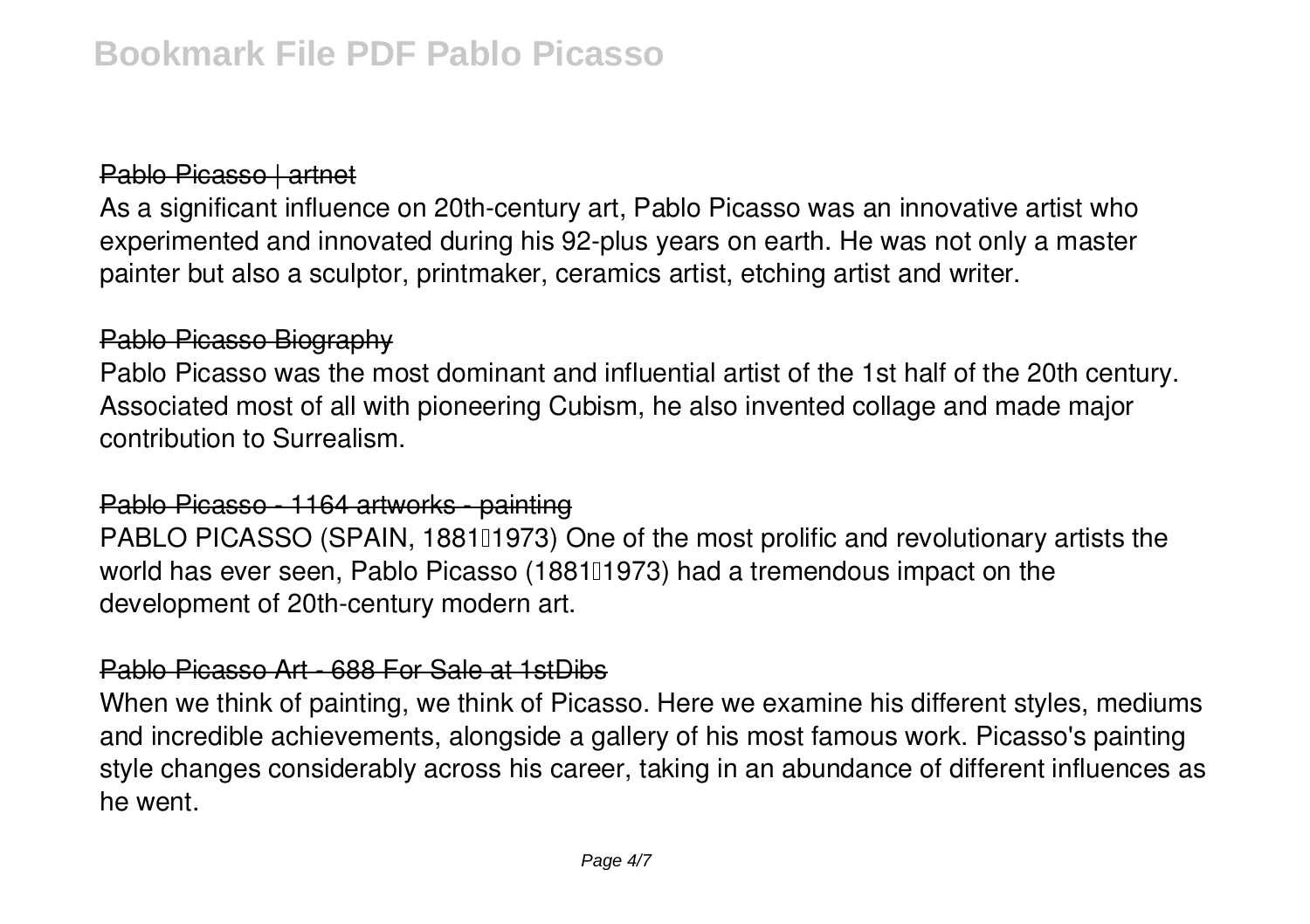# Pablo Picasso Paintings

Pablo Picasso was the polymath and highly revered and respected artist in the World. Born in Spain, Picasso spent most of his life in France. Co-founding the Cubism in the early 20th century, Picasso became the well-known name in modern art, with the most distinct style and eye for artistic creation.

## 37 Interesting Facts About Pablo Picasso | OhFact!

BOOKS about Pablo Picasso:[1] PABLO PICASSO by Mary Ann Caws -- https://bit.ly/2HV97ze[2] PABLO PICASSO by Hajo Düchting --- https://bit.ly/2QMIQWO[...

## Pablo Picasso: A collection of 855 works (HD) - YouTube

Pablo Ruiz Picasso (Málaga, 25 de outubro de 1881 || Mougins, 8 de abril de 1973), foi um pintor espanhol, escultor, ceramista, cenógrafo, poeta e dramaturgo que passou a maior parte da sua vida na França. É conhecido como o co-fundador do cubismo- ao lado de Georges Braque -, inventor da escultura construída, o inventor da colagem e pela variedade de estilos que ajudou a desenvolver e explorar.

# Pablo Picasso <sup>II</sup> Wikipédia, a enciclopédia livre

Pablo Picasso was one of the most famous and influential artists of the 20th century. Originally from Spain, Picasso spent most of his life in France, where he created some of his most renowned artworks including Les Demoiselles d'Avignon, Girl Before a Mirror, and Le Reve.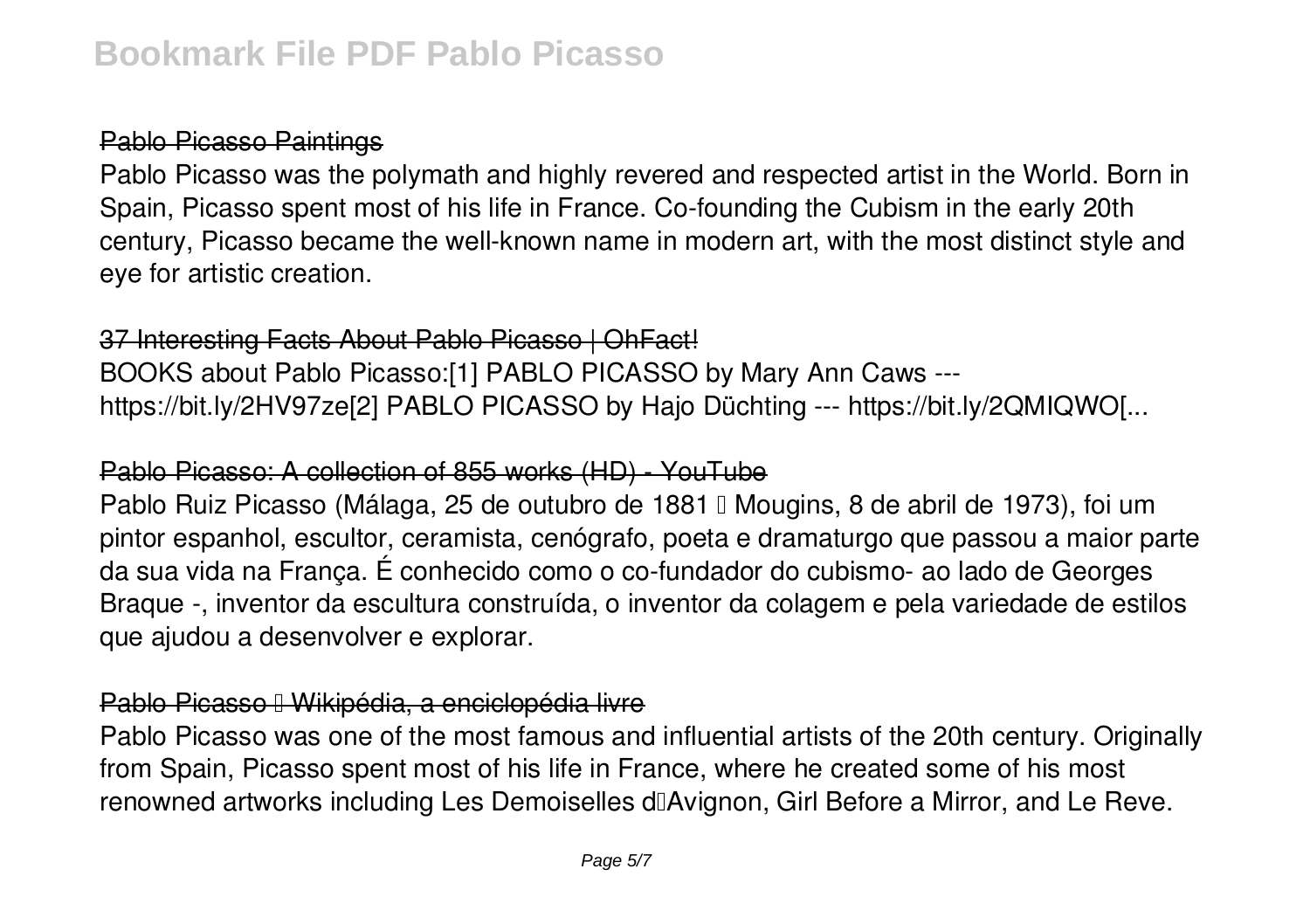# Pablo Picasso Facts, Biography & Information For Kids

Pablo Ruiz Picasso (Málaga, 25 de octubre de 1881 - Mougins, 8 de abril de 1973) fue un pintor y escultor español, creador, junto con Georges Braque, del cubismo.

# Pablo Picasso - Wikipedia, la enciclopedia libre

Pablo Diego José Ruiz Picasso, conocido luego por su segundo apellido, nació el 25 de octubre de 1881, en el n.º 36 de la plaza de la Merced de Málaga, como primogénito del matrimonio formado por el pintor vasco José Ruiz Blasco y la andaluza María Picasso López.

# Pablo Picasso. Biografía - Biografias y Vidas .com

Between December 13, 1954 and February 14, 1955, Picasso painted fifteen canvases based on Delacroix's Les femmes d'Alger. This was the first extended series that Picasso made after a great masterpiece of the past, and the individual canvases in the group include some of Picasso's finest works of the 1950s.

## PABLO PICASSO

Pablo Picasso The Barbarous Dance (in Front of Salomé and Hérode) (La Danse barbare [ devant Salomé et Herode]) from the Saltimbanques series 1905, published 1913 Pablo Picasso The Acrobat in Repose (Le Saltimbanque au repos) from the Saltimbanques series 1905, published 1913

Pablo Picasso | MoMA